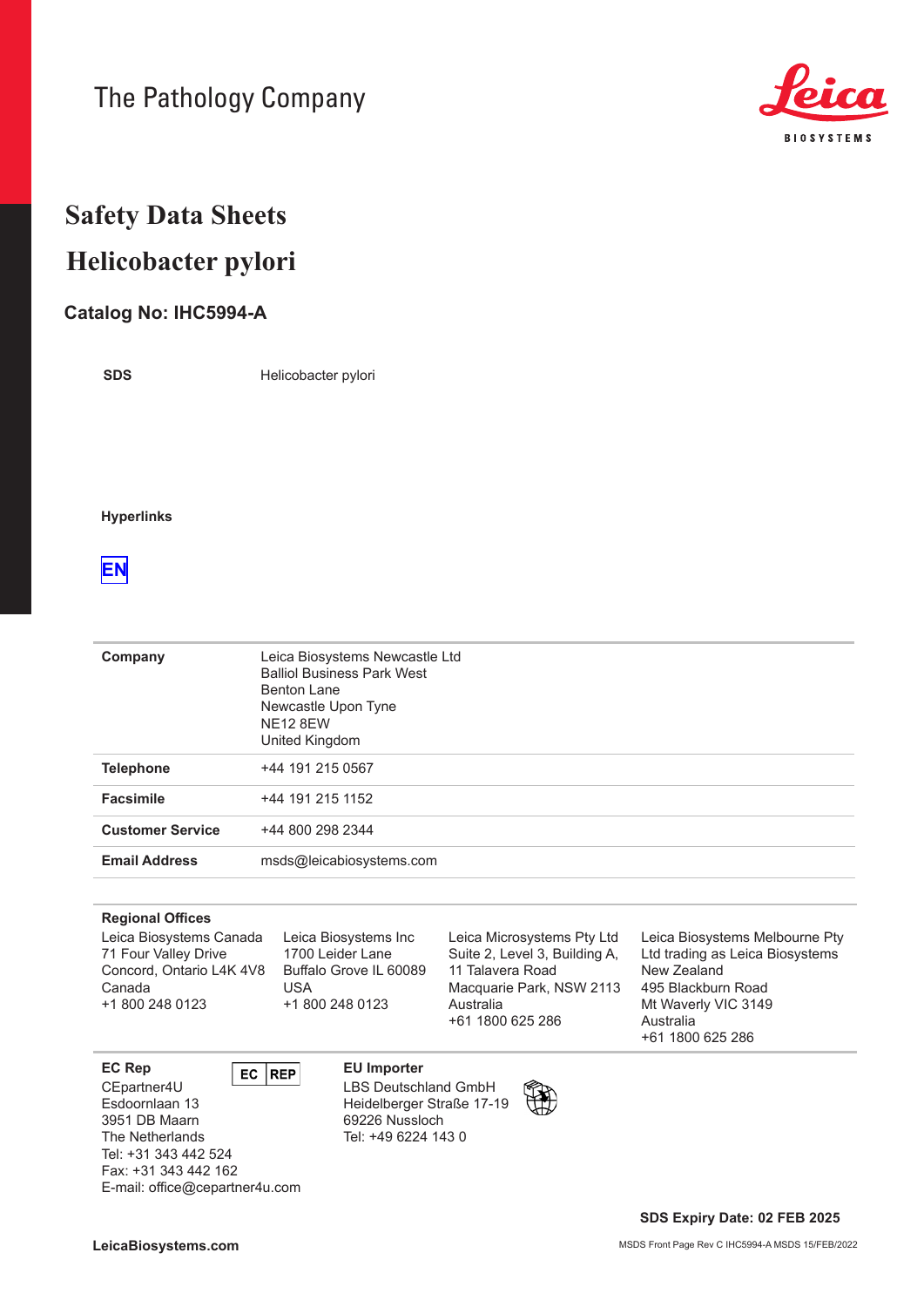

Helicobacter pylori

**Compilation date:** 02 FEB 2022 **Page:** 1

**Revision No:** 3

#### <span id="page-1-0"></span>**Section 1: Identification of the substance/mixture and of the company/undertaking**

**1.1. Product identifier**

**Product Name:** Helicobacter pylori

**Product Code:** IHC5994-A

#### **1.2. Relevant identified uses of the substance or mixture and uses advised against**

**Use of substance / mixture:** Use in laboratories - Professional.

#### **1.3. Details of the supplier of the safety data sheet**

**Company name:** Leica Biosystems Newcastle Ltd

Balliol Business Park West

Benton Lane

Newcastle Upon Tyne

NE12 8EW

United Kingdom

**Tel:** +44 191 2150567

**Fax:** +44 191 2151152

**Email:** msds@LeicaBiosystems.com

**1.4. Emergency telephone number**

**Emergency tel:** USA and Canada: 1-800-424-9300 Outside USA and Canada: +1 703-741-5970 For emergency calls only.

#### **Section 2: Hazards identification**

#### **2.1. Classification of the substance or mixture**

 **Classification under CLP:** Skin Sens. 1A: H317

**Most important adverse effects:** May cause an allergic skin reaction.

#### **2.2. Label elements**

**Label elements:**

**Hazard statements:** H317: May cause an allergic skin reaction.

**Hazard pictograms:** GHS07: Exclamation mark



**Signal words:** Warning

**Precautionary statements: \*** P261: Avoid breathing mist.

P272: Contaminated work clothing should not be allowed out of the workplace.

P280: Wear protective gloves/protective clothing/eye protection. [cont...]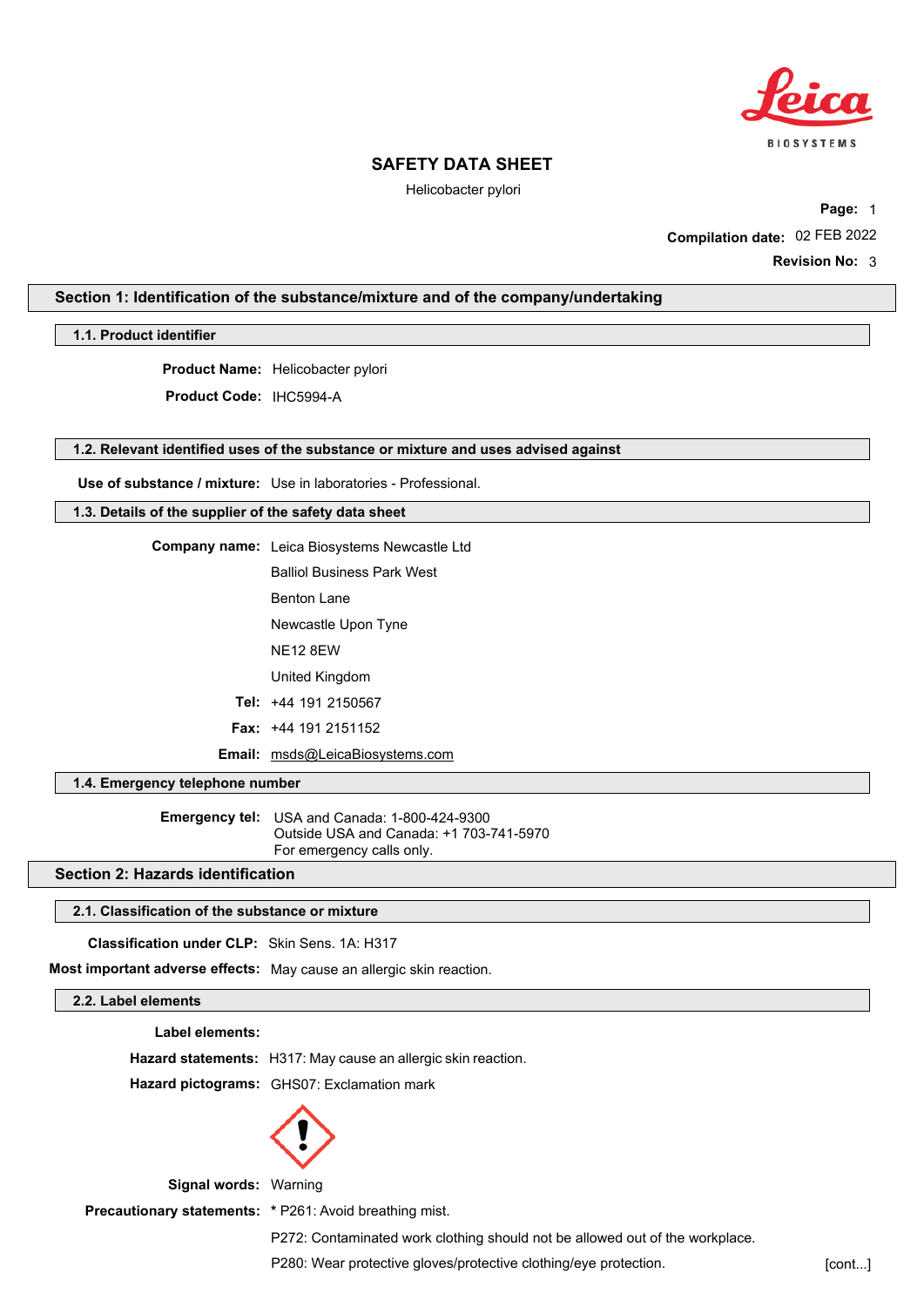#### BOND READY-TO-USE PRIMARY ANTIBODIES

**Page:** 2

P302+P352: IF ON SKIN: Wash with plenty of water/soap. P333+P313: If skin irritation or rash occurs: Get medical advice/attention. P362+P364: Take off contaminated clothing and wash it before reuse. P501: Dispose of contents/container in accordance with local/regional/national/international regulation.

#### **2.3. Other hazards**

**PBT:** This product is not identified as a PBT/vPvB substance.

#### **Section 3: Composition/information on ingredients**

**3.2. Mixtures**

#### **\* Hazardous ingredients: 0.035% 2-methylisothiazol-3(2***H***)-one.**

| *EC.       | *CAS       | *PRT / WFI               | *CLP Classification                                                                                                                                                                                                                                           | *Percent   |
|------------|------------|--------------------------|---------------------------------------------------------------------------------------------------------------------------------------------------------------------------------------------------------------------------------------------------------------|------------|
| *220-239-6 | *2682-20-4 | $\overline{\phantom{0}}$ | *Acute Tox. 3 (Oral) H301, Acute Tox. 3 (Dermal) H311, Acute Tox.<br>2 (Inhalation) H330, Skin Corr. 1B H314, Skin Sens. 1A H317 C<br>20.0015%, Eye Dam. 1 H318, STOTS3 H335 (Lungs), Aguatic<br>Acute 1 H400 M-Factor 10, Aquatic Chronic 1 H410 M-Factor 1. | $*0.035\%$ |

**\* REACH Registration Number:** 01-2120764690-50-XXXX.

#### **Non-classified ingredients: ALBUMINS, BLOOD SERUM**

| EC<br>$\sim$ | CAS       | Classification         |              |
|--------------|-----------|------------------------|--------------|
| 232-936-2    | 9048-46-8 | 4 (H302)<br>Acute Tox. | <b>I-10%</b> |

#### **REACH Registration Number:** Not applicable.

| <b>Section 4: First aid measures</b>   |                                                                                                   |  |  |
|----------------------------------------|---------------------------------------------------------------------------------------------------|--|--|
| 4.1. Description of first aid measures |                                                                                                   |  |  |
|                                        | Skin contact: Remove all contaminated clothes and footwear immediately unless stuck to skin. Wash |  |  |
|                                        | immediately with plenty of soap and water. Consult a doctor.                                      |  |  |
|                                        | <b>Eye contact:</b> Bathe the eye with running water for 15 minutes. Consult a doctor.            |  |  |
|                                        | <b>Ingestion:</b> Wash out mouth with water. Consult a doctor.                                    |  |  |
|                                        | Inhalation: Remove casualty from exposure ensuring one's own safety whilst doing so. Consult a    |  |  |
|                                        | doctor.                                                                                           |  |  |
|                                        | 4.2. Most important symptoms and effects, both acute and delayed                                  |  |  |
|                                        | <b>Skin contact:</b> There may be irritation and redness at the site of contact.                  |  |  |
|                                        | <b>Eye contact:</b> There may be irritation and redness. The eyes may water profusely.            |  |  |
|                                        | Ingestion: There may be soreness and redness of the mouth and throat.                             |  |  |
|                                        | <b>Inhalation:</b> Exposure may cause coughing or wheezing.                                       |  |  |
|                                        | Delayed / immediate effects: Delayed effects can be expected after long-term exposure.            |  |  |

#### **4.3. Indication of any immediate medical attention and special treatment needed**

**Immediate / special treatment:** Not applicable.

#### **Section 5: Fire-fighting measures**

**5.1. Extinguishing media**

**Extinguishing media:** Suitable extinguishing media for the surrounding fire should be used. Use water spray

to cool containers.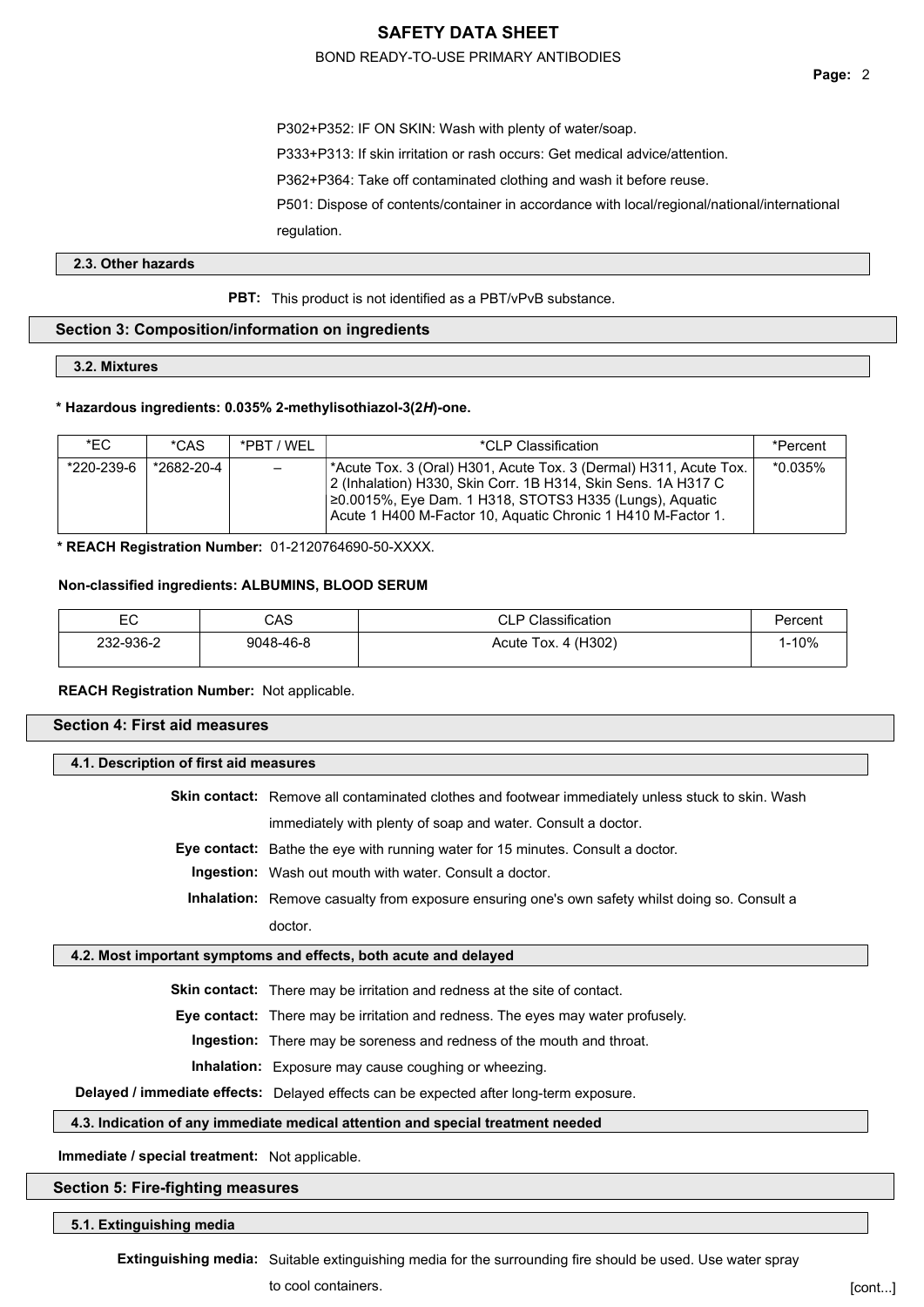### BOND READY-TO-USE PRIMARY ANTIBODIES

#### **5.2. Special hazards arising from the substance or mixture**

**Exposure hazards:** In combustion emits toxic fumes.

#### **5.3. Advice for fire-fighters**

**Advice for fire-fighters:** Wear self-contained breathing apparatus. Wear protective clothing to prevent contact with skin and eyes.

#### **Section 6: Accidental release measures**

#### **6.1. Personal precautions, protective equipment and emergency procedures**

**Personal precautions:** Do not attempt to take action without suitable protective clothing - see section 8 of SDS.

Turn leaking containers leak-side up to prevent the escape of liquid.

#### **6.2. Environmental precautions**

**Environmental precautions:** Do not discharge into drains or rivers. Contain the spillage using bunding.

#### **6.3. Methods and material for containment and cleaning up**

**Clean-up procedures:** Absorb into dry earth or sand. Transfer to a closable, labelled salvage container for

disposal by an appropriate method.

### **6.4. Reference to other sections**

**Reference to other sections:** Refer to section 8 of SDS.

#### **Section 7: Handling and storage**

#### **7.1. Precautions for safe handling**

**Handling requirements:** Avoid direct contact with the substance. Avoid the formation or spread of mists in the air.

#### **7.2. Conditions for safe storage, including any incompatibilities**

**Storage conditions:** Store in a cool, well ventilated area. Keep container tightly closed.

**Suitable packaging:** Not applicable.

#### **7.3. Specific end use(s)**

**Specific end use(s):** Use in laboratories - Professional.

#### **Section 8: Exposure controls/personal protection**

#### **8.1. Control parameters**

**Workplace exposure limits:** No data available.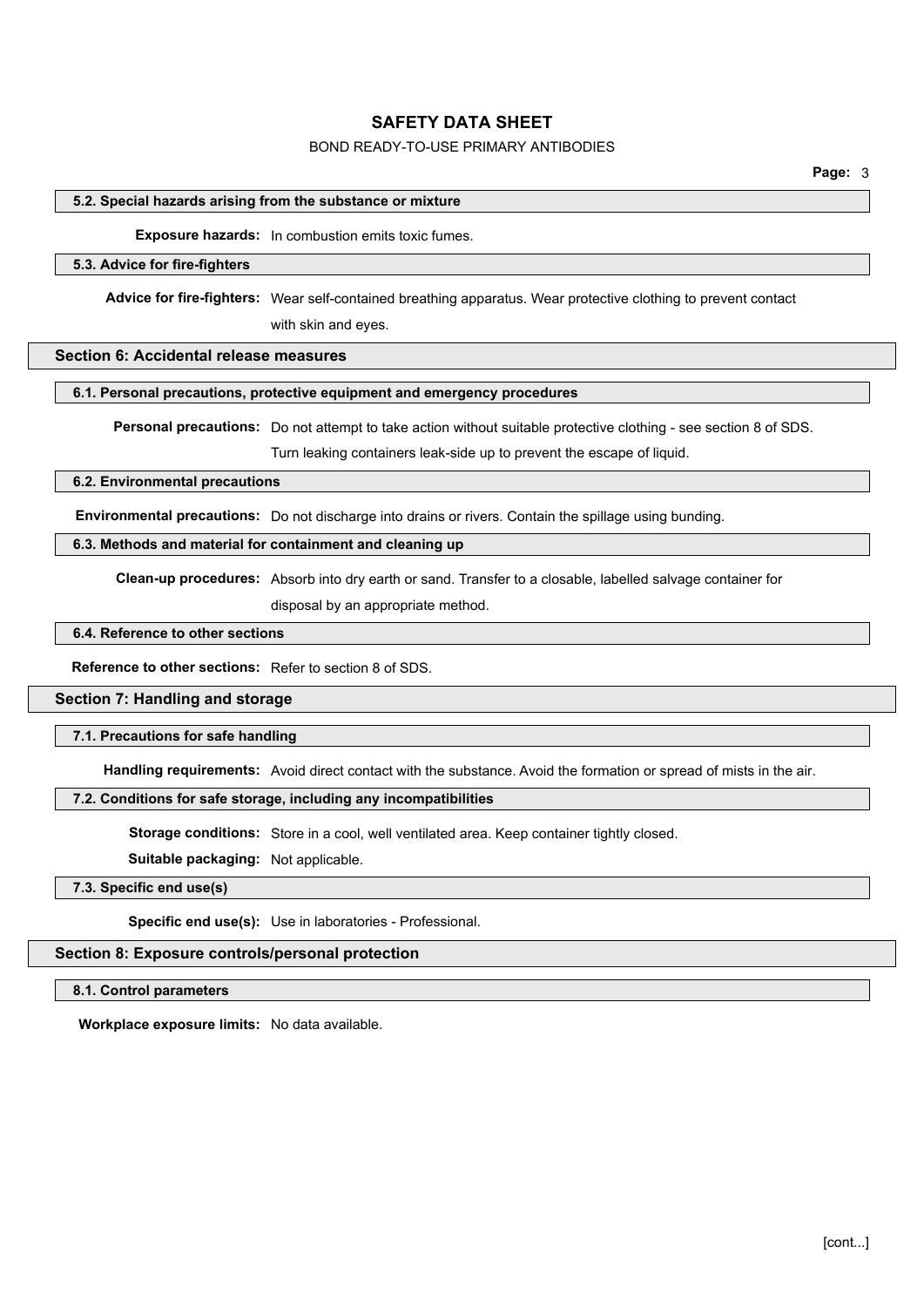### BOND READY-TO-USE PRIMARY ANTIBODIES

**Page:** 4

#### **DNEL/PNEC Values**

#### **\*Hazardous ingredients:**

#### **\*2-methylisothiazol-3(2***H***)-one**

| Type        | Exposure                      | Value                     | Population                | Effect   |
|-------------|-------------------------------|---------------------------|---------------------------|----------|
| <b>DNEL</b> | Inhalation (repeated dose)    | $21 \mu g/m3$             | <b>Workers</b>            | Local    |
| <b>DNEL</b> | Inhalation (acute/short term) | 43 $\mu$ g/m <sup>3</sup> | <b>Workers</b>            | Local    |
| <b>DNEL</b> | Inhalation (repeated dose)    | $21 \mu g/m3$             | <b>General Population</b> | Local    |
| <b>DNEL</b> | Inhalation (acute/short term) | 43 $\mu$ g/m <sup>3</sup> | <b>General Population</b> | Local    |
| <b>DNEL</b> | Oral (repeated dose)          | 27 µg/kg bw/day           | <b>General Population</b> | Systemic |
| <b>DNEL</b> | Oral (acute/short term)       | 53 µg/kg bw/day           | <b>General Population</b> | Systemic |

#### **8.2. Exposure controls**

**Engineering measures:** Ensure there is sufficient ventilation of the area.

**Respiratory protection: \*** Respiratory protection not required.

**Hand protection:** Impermeable gloves.

**Eye protection:** Safety glasses. Ensure eye bath is to hand.

**Skin protection:** Impermeable protective clothing.

**Environmental: \*** Prevent from entering public sewers or the immediate environment.

#### **Section 9: Physical and chemical properties**

#### **9.1. Information on basic physical and chemical properties**

**State:** Liquid **Colour:** Colourless **Odour:** Odourless **Viscosity:** \* Non-viscous **Evaporation rate**: \* No data available **Oxidising:** \* No data available **Solubility in water:** \* No data available **Boiling point/range °C:** \* No data available **Flammability limits %:** \* No data available **Flash point °C:** \* No data available **Autoflammability °C** \* No data available **Relative density:** \* No data available **VOC g/l:** \* No data available **Melting point/range °C:** \* No data available **Part. coeff. n-octanol/water:** \* No data available **Vapour pressure:** \* No data available **pH:** \* No data available

**9.2. Other information**

**Other information:** No data available.

#### **Section 10: Stability and reactivity**

#### **10.1. Reactivity**

**Reactivity:** Stable under recommended transport or storage conditions.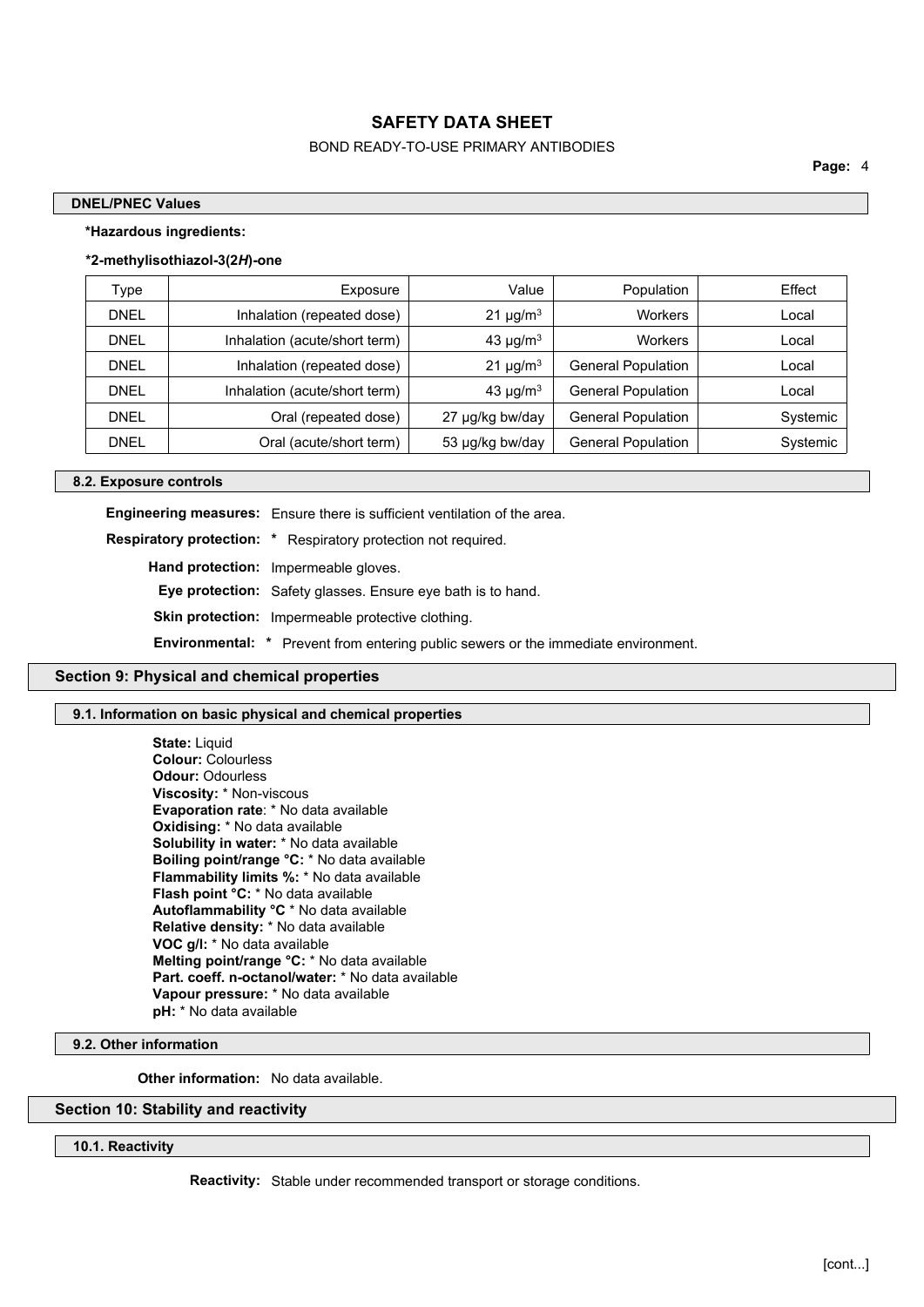### BOND READY-TO-USE PRIMARY ANTIBODIES

#### **10.2. Chemical stability**

**Chemical stability:** Stable under normal conditions.

### **10.3. Possibility of hazardous reactions**

**Hazardous reactions:** Hazardous reactions will not occur under normal transport or storage conditions.

Decomposition may occur on exposure to conditions or materials listed below.

#### **10.4. Conditions to avoid**

**Conditions to avoid:** Heat.

### **10.5. Incompatible materials**

**Materials to avoid:** Strong oxidising agents. Strong acids.

#### **10.6. Hazardous decomposition products**

**Haz. decomp. products:** In combustion emits toxic fumes.

### **Section 11: Toxicological information**

**11.1. Information on toxicological effects**

#### **\*Hazardous ingredients:**

#### **\*2-METHYL-2H-ISOTHIAZOL-3-ONE**

| <b>DERMAL</b>    | <b>RAT</b> | LD50    | 242 | mg/kg |
|------------------|------------|---------|-----|-------|
| <b>DUST/MIST</b> | <b>RAT</b> | 4H LC50 | 0.1 | mg/l  |
| <b>ORAL</b>      | <b>RAT</b> | LD50    | 120 | mg/kg |

#### **\*Relevant hazards for product:**

| ⊣azard                         | Route | <b>Basis</b>               |
|--------------------------------|-------|----------------------------|
| Respiratory/skin sensitisation | -     | : calculated<br>Hazardous: |

#### **\*Excluded hazards for substance:**

| Hazard                        | Route | Basis                 |
|-------------------------------|-------|-----------------------|
| Acute toxicity (ac. tox. 4)   |       | No hazard: calculated |
| Acute toxicity (ac. tox. 3)   |       | No hazard: calculated |
| Acute toxicity (ac. tox. 2)   |       | No hazard: calculated |
| Acute toxicity (ac. tox. 1)   |       | No hazard: calculated |
| Skin corrosion/irritation     |       | No hazard: calculated |
| Serious eye damage/irritation |       | No hazard: calculated |
| Germ cell mutagenicity        |       | No hazard: calculated |
| Carcinogenicity               |       | No hazard: calculated |
| Reproductive toxicity         |       | No hazard: calculated |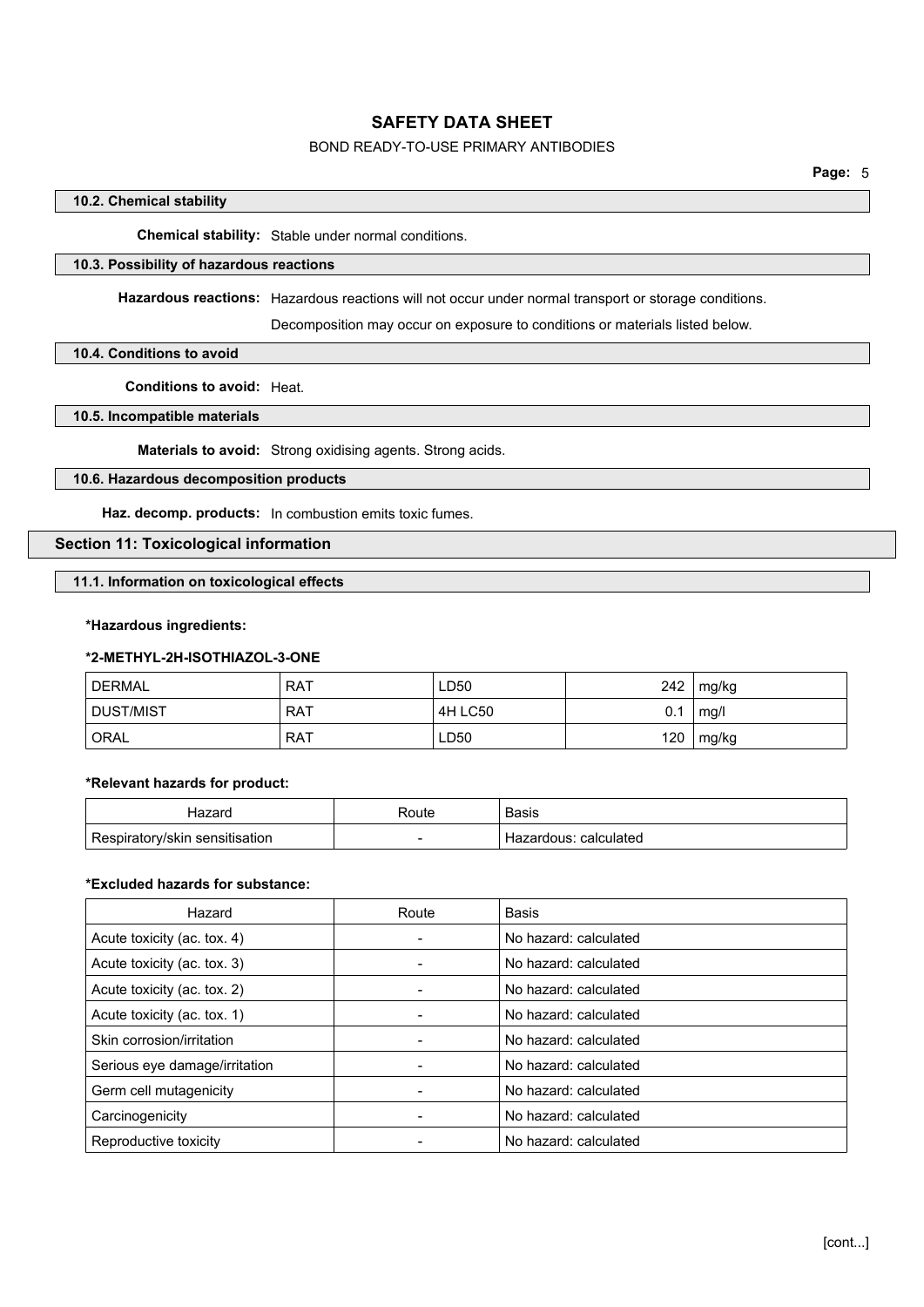### BOND READY-TO-USE PRIMARY ANTIBODIES

| STOT-single exposure   | No hazard: calculated |
|------------------------|-----------------------|
| STOT-repeated exposure | No hazard: calculated |
| Aspiration hazard      | No hazard: calculated |

#### **Symptoms / routes of exposure**

**Skin contact:** There may be irritation and redness at the site of contact.

**Eye contact:** There may be irritation and redness. The eyes may water profusely.

**Ingestion:** There may be soreness and redness of the mouth and throat.

**Inhalation:** Exposure may cause coughing or wheezing.

**Delayed / immediate effects:** Delayed effects can be expected after long-term exposure.

**\*Other information: \***Not applicable.

### **Section 12: Ecological information**

#### **12.1. Toxicity**

#### **\*Hazardous ingredients:**

#### **\*2-methylisothiazol-3(2***H***)-one**

| <b>ALGAE</b>             | 48H EC50 | 72.5 | $\mu$ g/l |
|--------------------------|----------|------|-----------|
| Freshwater fish          | 96H LC50 | 4.77 | mg/l      |
| Freshwater invertebrates | 48H EC50 | 934  | $\mu$ g/l |
| Marine invertebrates     | 48H EC50 | 2.98 | mg/l      |

#### **12.2. Persistence and degradability**

### **Persistence and degradability:** Biodegradable.

**12.3. Bioaccumulative potential**

**Bioaccumulative potential:** No bioaccumulation potential.

**12.4. Mobility in soil**

**Mobility:** Readily absorbed into soil.

#### **12.5. Results of PBT and vPvB assessment**

**PBT identification:** This product is not identified as a PBT/vPvB substance.

**12.6. Other adverse effects**

**Other adverse effects:** Negligible ecotoxicity.

### **Section 13: Disposal considerations**

#### **13.1. Waste treatment methods**

|                                               | <b>Disposal operations:</b> Transfer to a suitable container and arrange for collection by specialised disposal |        |
|-----------------------------------------------|-----------------------------------------------------------------------------------------------------------------|--------|
|                                               |                                                                                                                 |        |
|                                               | company.                                                                                                        |        |
| <b>*Recovery operations: *Not applicable.</b> |                                                                                                                 |        |
|                                               | *Disposal of packaging: *Clean with water. Dispose of as normal industrial waste.                               |        |
|                                               | <b>NB:</b> The user's attention is drawn to the possible existence of regional or national                      | [cont] |
|                                               | regulations regarding disposal.                                                                                 |        |